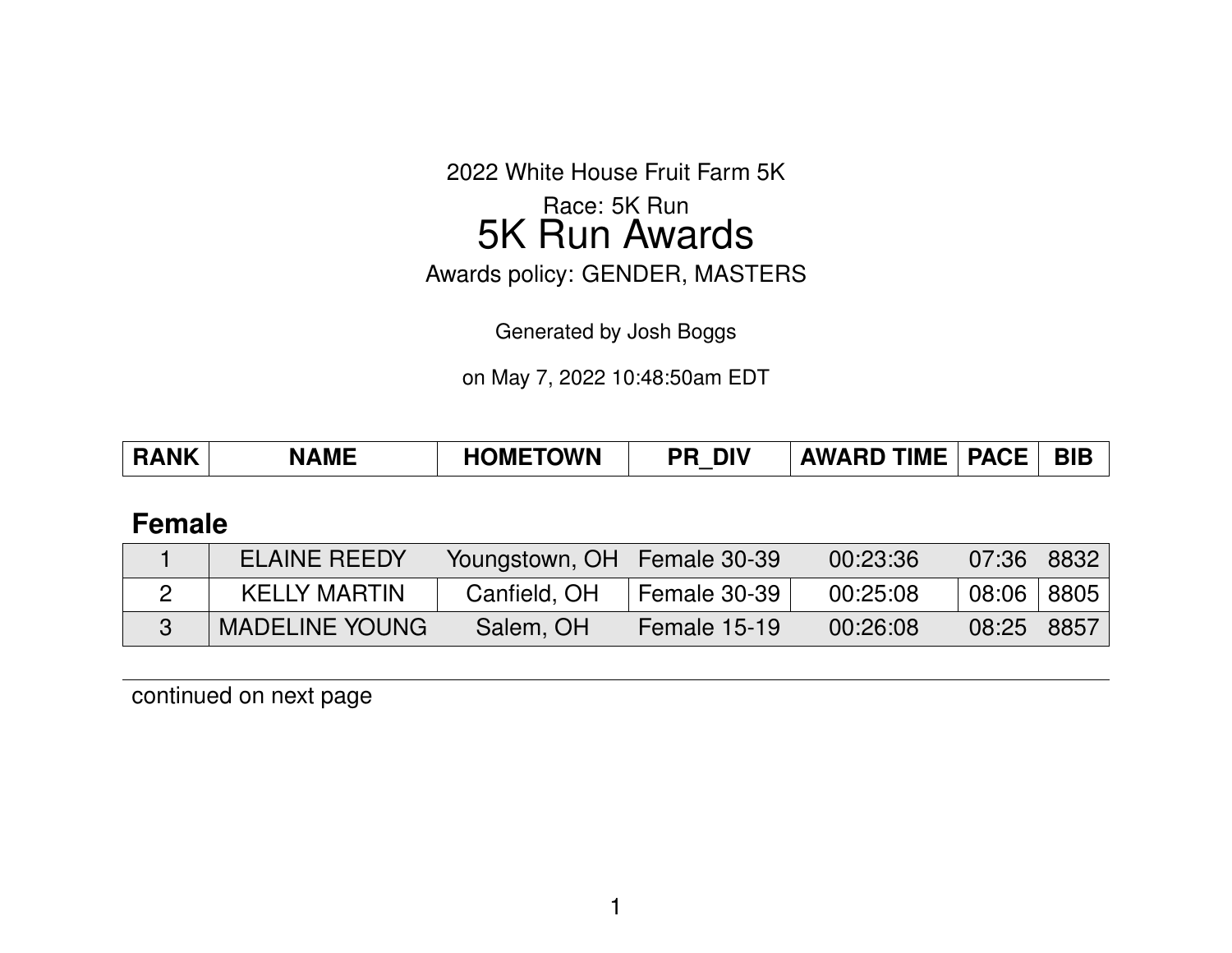#### continued from previous page

| <b>RANK</b>                  | <b>NAME</b>                                             | <b>HOMETOWN</b> | <b>PR DIV</b>                          | <b>AWARD TIME   PACE  </b> |       | <b>BIB</b> |  |  |
|------------------------------|---------------------------------------------------------|-----------------|----------------------------------------|----------------------------|-------|------------|--|--|
| <b>Female 14 &amp; Under</b> |                                                         |                 |                                        |                            |       |            |  |  |
|                              | NORA SSCHWARTEN   North Jackson, OH   Female 14 & Under |                 |                                        | 00:26:12                   | 08:26 | 5786       |  |  |
| $\overline{2}$               | <b>ABBY BUENO</b>                                       |                 | North Jackson, OH   Female 14 & Under  | 00:33:48                   | 10:53 | 5791       |  |  |
| 3                            | <b>KATIE MILLER</b>                                     |                 | East Liverpool, OH   Female 14 & Under | 00:33:55                   | 10:55 | 8816       |  |  |

### **Female 15-19**

| MANTI INIT VALINIA    | $C2$ $C2$ $C1$       | $\Gamma$ amala 4 $\Gamma$ 4 $\cap$ | 0.0033              | $\Omega$ . $\Omega$ | $\triangle$                                 |
|-----------------------|----------------------|------------------------------------|---------------------|---------------------|---------------------------------------------|
| <b>MADLLINL TOUNG</b> | <del>Jalem, Un</del> | <del>emaie Tu-Tu</del>             | <del>uu.zu.uu</del> | <u> 00.ZJ</u>       | $\overline{\mathtt{U}\mathtt{U}\mathtt{U}}$ |

## **Female 20-29**

| <b>MARY WIKE</b>      | Brookfield, OH | Female 20-29 | 00:28:25 | 09:09          | 8854 |
|-----------------------|----------------|--------------|----------|----------------|------|
| ASHLEA DOAN           | New Castle, PA | Female 20-29 | 00:29:26 | $09:29$   8760 |      |
| <b>KRISTI KESSLER</b> | Uniontown, OH  | Female 20-29 | 00:32:00 | 10:18          | 8790 |

## **Female 30-39**

| FLAINIE DEFINI                                                 | $\mathcal{L}_{\mathbf{a}}$      | $L$ amala 00.00            | 0.0000                                                    | <u>07.00</u>        | ഛഹ                |
|----------------------------------------------------------------|---------------------------------|----------------------------|-----------------------------------------------------------|---------------------|-------------------|
| CLAINE RECDT                                                   | <b>TUUTIYSIUWIT, UTT</b>        | <del>i cilialc ou-aa</del> | <del>00.20.00</del>                                       | ᠊ <del>ᠳ .ਗ਼</del>  | $\overline{U}$    |
| $I/\Gamma$ $I\ I$ $I$ $I\Lambda$ $I\Lambda$ $T$ $I\Lambda$ $I$ | $O_{\mathbf{a}}$ afialal $O(1)$ | $\Gamma$ anala 00.00       | $\bigcap \bigcap \bigcap \bigcap \bigcap \bigcap \bigcap$ | $\Omega$ . $\Omega$ | $\Omega$ $\Omega$ |
| INCLET MANUTE                                                  | <del>oanneiu. Ori</del>         | <del>i ciliale Ju-Ju</del> | <del>uu.co.uu</del>                                       | <del>oo.oo</del>    | 0000              |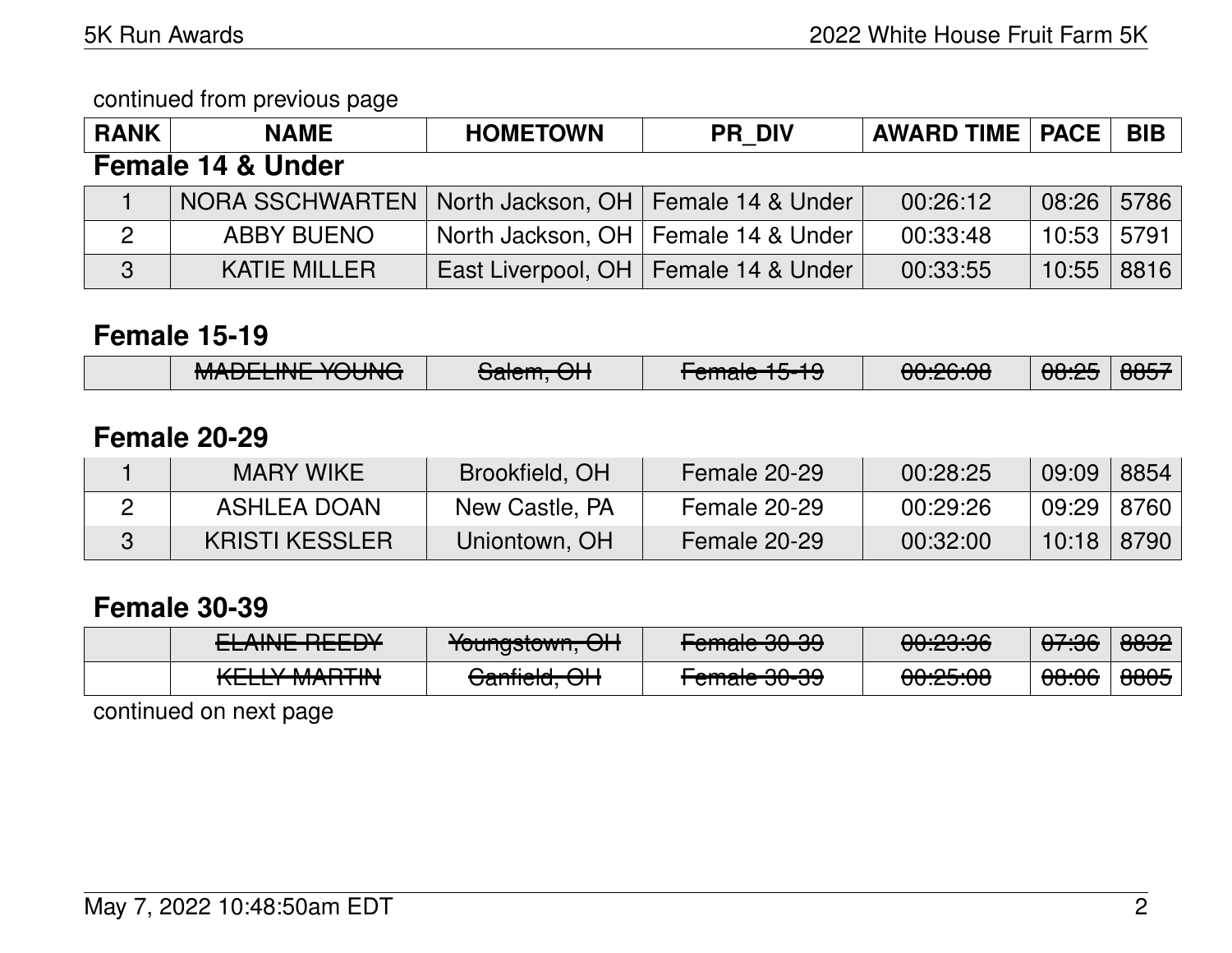continued from previous page

| <b>RANK</b> | <b>NAME</b>          | <b>HOMETOWN</b> | <b>PR DIV</b> | <b>AWARD TIME   PACE</b> |                | <b>BIB</b> |
|-------------|----------------------|-----------------|---------------|--------------------------|----------------|------------|
|             | <b>MICHELLE BUCK</b> | Canfield, OH    | Female 30-39  | 00:31:34                 | $10:10$   8745 |            |
|             | NAQUELLE JACOBS      | Canfield, OH    | Female 30-39  | 00:31:49                 | 10:15   8780   |            |
|             | <b>GINA HEETER</b>   | Youngstown, OH  | Female 30-39  | 00:33:54                 | $10:55$   8774 |            |

## **Female 40-49**

| <b>ERICA MILLER</b>     | East Liverpool, OH | Female 40-49 | 00:27:13 | 08:46   8815 |      |
|-------------------------|--------------------|--------------|----------|--------------|------|
| <b>BECKY GAITHER</b>    | Youngstown, OH     | Female 40-49 | 00:31:26 | 10:07   8767 |      |
| <b>MARCELLA MASTERS</b> | Canfield, OH       | Female 40-49 | 00:38:13 | 12:18        | 8806 |

### **Female 50-59**

| <b>STACY BONITZ</b> | Medina, OH   | Female 50-59 | 00:33:38 | 10:50 | 8736 |
|---------------------|--------------|--------------|----------|-------|------|
| <b>PAMELA BYERS</b> | Warren, OH   | Female 50-59 | 00:38:26 | 12:22 | 8860 |
| <b>JULIE KIMPEL</b> | Canfield, OH | Female 50-59 | 00:38:33 | 12:25 | 8792 |

## **Female 60 & Up**

| <b>JACKIE MERCER</b>   | Salem, OH | Female 60 & Up | 00:48:43 | 15:41 | 8810 |
|------------------------|-----------|----------------|----------|-------|------|
| continued on next nage |           |                |          |       |      |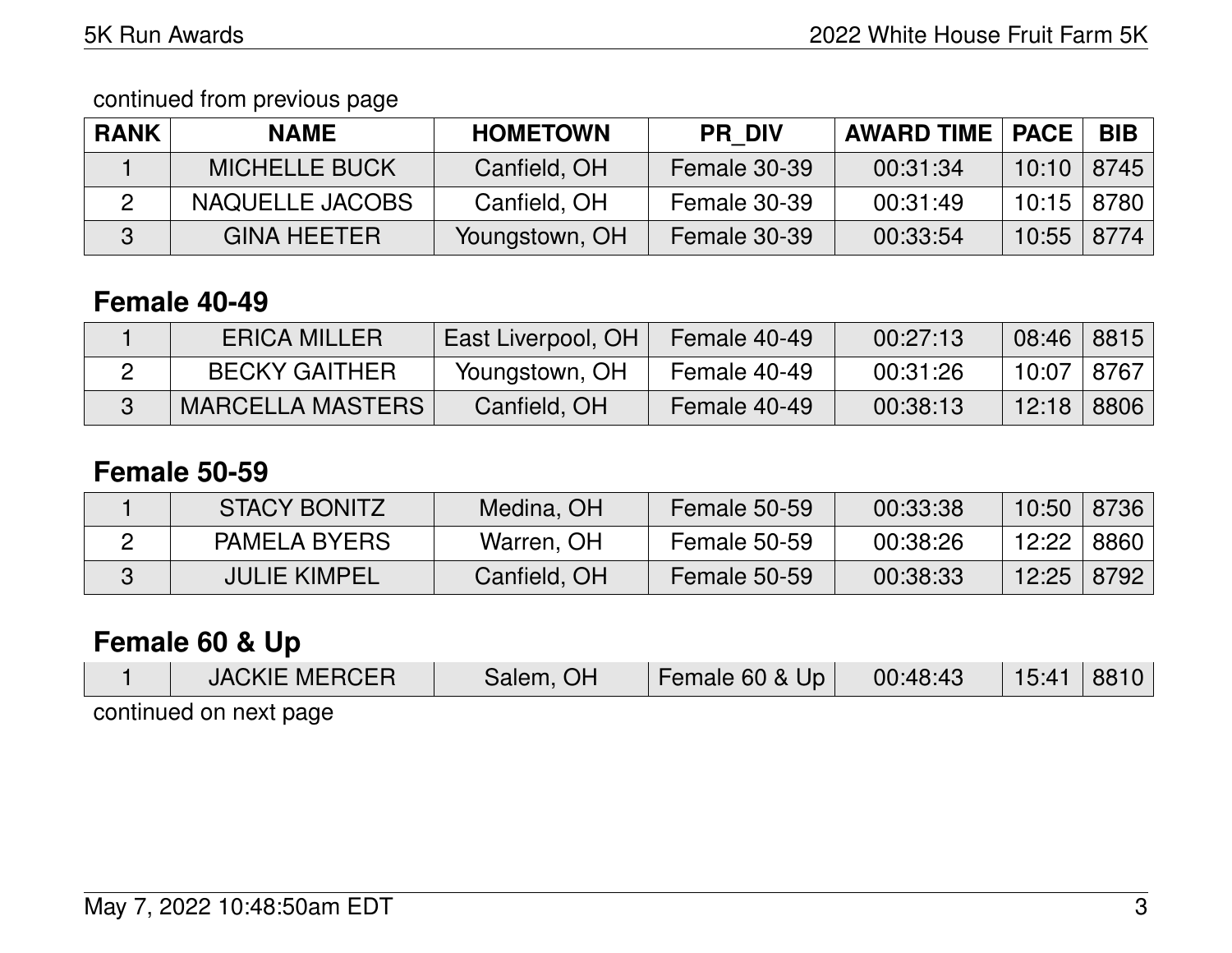### continued from previous page

| <b>RANK</b> | <b>NAME</b>         | <b>HOMETOWN</b> | <b>PR DIV</b>  | <b>AWARD TIME   PACE   BIB</b> |                |  |
|-------------|---------------------|-----------------|----------------|--------------------------------|----------------|--|
|             | <b>ROBIN BRESKO</b> | Youngstown, OH  | Female 60 & Up | 00:50:29                       | $16:15$   8740 |  |

## **Male**

| <b>CORBIN ROBY</b>   | Austintown, OH     | Male 15-19      | 00:19:54 | 06:25   8836 |  |
|----------------------|--------------------|-----------------|----------|--------------|--|
| <b>JACKSON BERNI</b> | Canfield, OH       | Male 14 & Under | 00:23:12 | 07:28   8734 |  |
| <b>CODY JAVENS</b>   | New Cumberland, WV | Male 30-39      | 00:23:52 | 07:41   8781 |  |

### **Male 14 & Under**

| <b>JACKSON BERNI</b> | Canfield, OH | Male 14 & Under | 00:23:12 | <del>07:28</del> | <del>8734</del> |
|----------------------|--------------|-----------------|----------|------------------|-----------------|
| ELI JUDIN            | Canfield, OH | Male 14 & Under | 00:25:17 | 08:09            | 8784            |
| <b>KELDON BUNDY</b>  | Canfield, OH | Male 14 & Under | 00:29:24 | 09:28            | 6083            |
| ZAC JUDIN            | Canfield, OH | Male 14 & Under | 00:31:05 | 10:01            | 8786            |

## **Male 15-19**

| CODDINI DODV<br><del>UUNIN KUUT</del> | Austintaum OLL<br><del>AUSINIUWII, UN</del> | $M2$ $\sim$ $1E$ $10$<br><del>Maic To To</del> | 0.10E1<br>$\overline{\mathtt{v}\mathtt{v}.\mathtt{v}\mathtt{v}}\cdot\overline{\mathtt{v}}$ | 06:25 | 8836 |
|---------------------------------------|---------------------------------------------|------------------------------------------------|--------------------------------------------------------------------------------------------|-------|------|
| ∟UKE BYERS                            | Warren, OH                                  | 15-19<br>Male                                  | 00:38:21                                                                                   | 10.01 | 886  |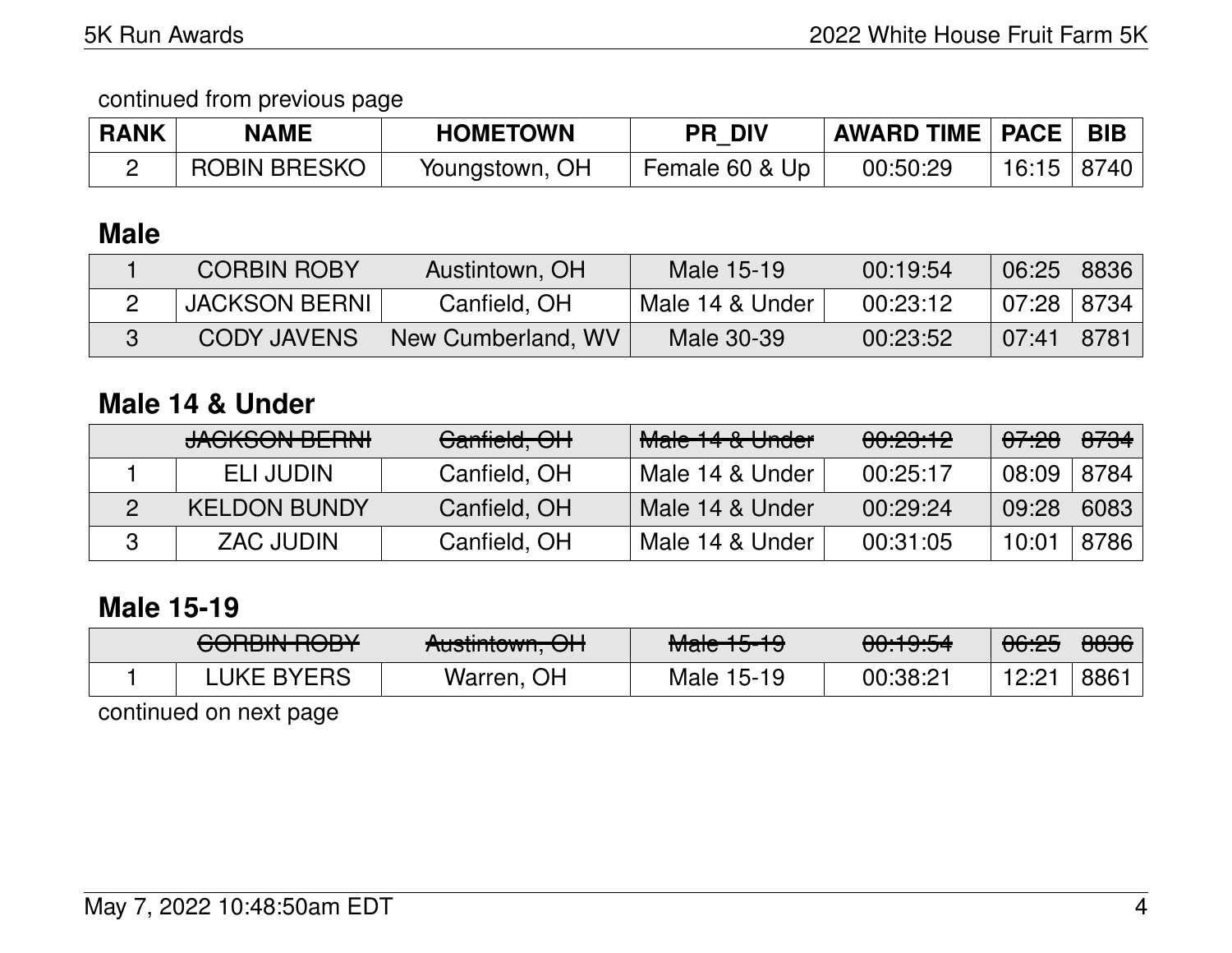### continued from previous page

| <b>RANK</b> | <b>NAME</b>          | <b>HOMETOWN</b> | <b>PR DIV</b> | <b>AWARD TIME   PACE   BIB</b> |       |      |
|-------------|----------------------|-----------------|---------------|--------------------------------|-------|------|
|             | <b>BRADY WALDORF</b> | Twinsburg, OH   | Male 15-19    | 00:40:00                       | 12:53 | 8862 |

### **Male 20-29**

| <b>LUKE STOEBER</b>      | Poland, OH          | Male 20-29 | 00:26:48 | 08:38 | 8847 |
|--------------------------|---------------------|------------|----------|-------|------|
| <b>KYLE SMITH</b>        | New Springfield, OH | Male 20-29 | 00:27:51 | 08:58 | 8845 |
| <b>JARON PUSZAKOWSKI</b> | Kent, OH            | Male 20-29 | 00:30:55 | 09:58 | 8831 |

### **Male 30-39**

| <b>CODY INVENC</b><br><del>UUU JAVLINJ</del> | New Cumberland, WV | <del>Male 30-39</del> | 00:23:52 | <del>07:41</del> | <del>8781</del> |
|----------------------------------------------|--------------------|-----------------------|----------|------------------|-----------------|
| ROBERT PROUDFOOT                             | Youngstown, OH     | Male 30-39            | 00:25:21 | 08:10            | 8830            |
| <b>ANDREW KESSLER</b>                        | Uniontown, OH      | Male 30-39            | 00:32:01 | $10:19$ 8789     |                 |
| <b>COREY BAKER</b>                           | Warren, OH         | Male 30-39            | 00:34:16 | 11:02            | 6086            |

### **Male 40-49**

| <b>ERIC BOURLIER</b> | Girard, OH     | Male 40-49 | 00:24:03 | 07:45 | 8739 |
|----------------------|----------------|------------|----------|-------|------|
| <b>WILLIAM YOUNG</b> | Youngstown, OH | Male 40-49 | 00:25:40 | 08:16 | 8859 |